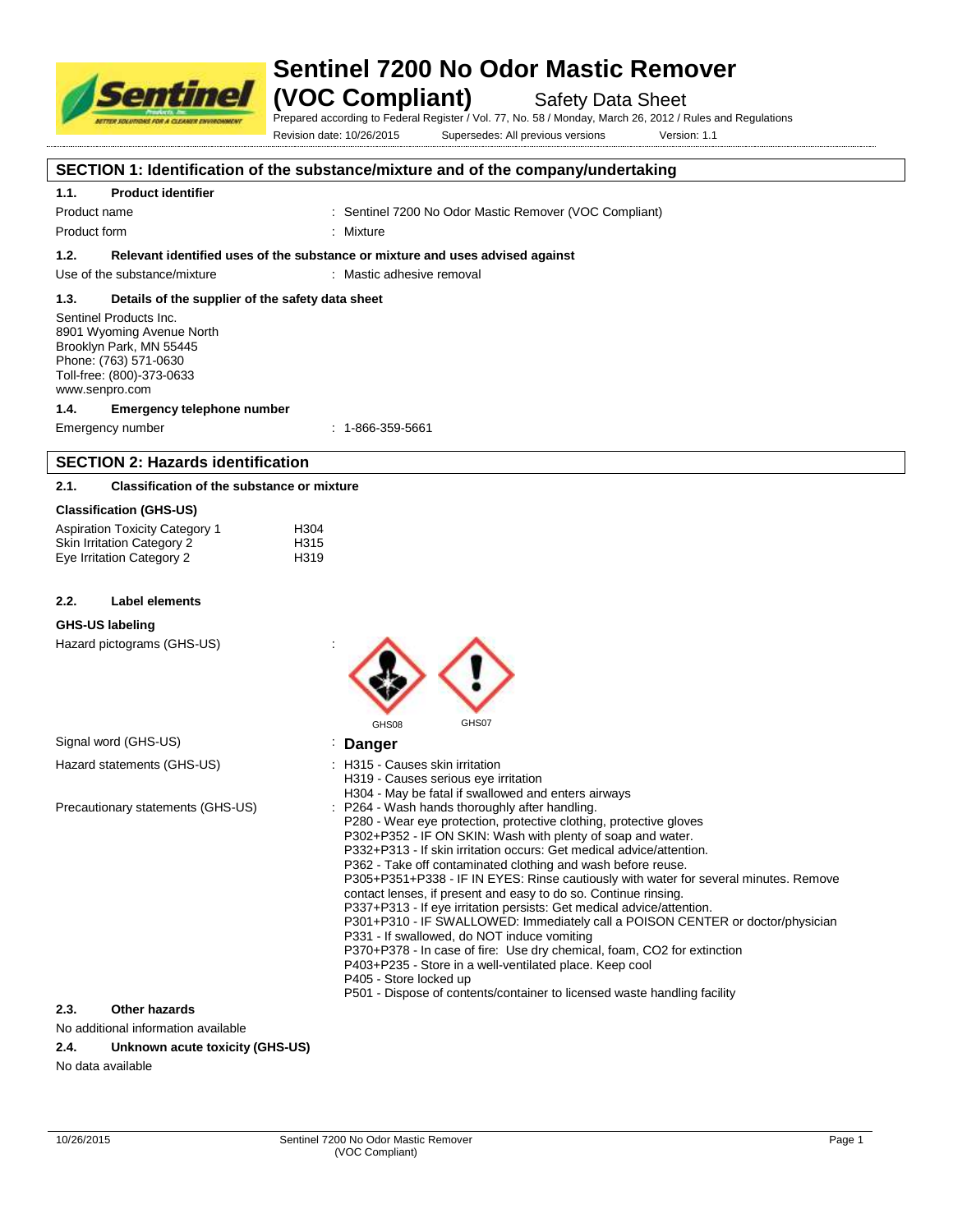Safety Data Sheet

Prepared according to Federal Register / Vol. 77, No. 58 / Monday, March 26, 2012 / Rules and Regulations

### **SECTION 3: Composition/information on ingredients**

#### **3.1. Substance**

Not applicable

#### **3.2. Mixture**

| <b>Name</b>                               | <b>Product identifier</b> | %            |
|-------------------------------------------|---------------------------|--------------|
| Petroleum distillates, hydrotreated light | (CAS No) 64742-47-8       | Proprietary* |
| 2-(2-butoxyethoxy)ethanol                 | (CAS No) 112-34-5         | Proprietary* |
| Surfactant                                | (CAS No) Proprietary*     | Proprietary* |

\*The specific chemical identity and exact percentage of composition has been withheld as a trade secret

| <b>SECTION 4: First aid measures</b>                                               |                                                                                                                                                                                                                                                        |  |
|------------------------------------------------------------------------------------|--------------------------------------------------------------------------------------------------------------------------------------------------------------------------------------------------------------------------------------------------------|--|
| Description of first aid measures<br>4.1.                                          |                                                                                                                                                                                                                                                        |  |
| First-aid measures general                                                         | : Never give anything by mouth to an unconscious person. If you feel unwell, seek medical advice<br>(show the label where possible).                                                                                                                   |  |
| First-aid measures after inhalation                                                | : IF INHALED: Remove to fresh air and keep at rest in a position comfortable for breathing. Call a<br>POISON CENTER or doctor/physician if you feel unwell.                                                                                            |  |
| First-aid measures after skin contact                                              | : IF ON SKIN: Immediately rinse with plenty of soap and water (for at least 15 minutes). If skin<br>irritation occurs, get medical advice/attention.                                                                                                   |  |
| First-aid measures after eye contact                                               | : IF IN EYES: Rinse immediately and thoroughly, pulling the eyelids well away from the eye (15)<br>minutes minimum). Remove contact lenses, if present and easy to do so. Continue rinsing. If eye<br>irritation occurs, get medical advice/attention. |  |
| First-aid measures after ingestion                                                 | : IF SWALLOWED: Immediately call a POISON CENTER or doctor/physician. Do NOT induce<br>vomiting. Obtain emergency medical attention.                                                                                                                   |  |
| 4.2.<br>Most important symptoms and effects, both acute and delayed                |                                                                                                                                                                                                                                                        |  |
| Symptoms/injuries                                                                  | : May be fatal if swallowed and enters airways.                                                                                                                                                                                                        |  |
| Symptoms/injuries after inhalation                                                 | : Inhalation in high concentrations may cause irritation of the mucous membranes. Solvent vapors<br>are hazardous and may cause nausea, sickness and headaches. Aspiration of this material into<br>the lungs may cause chemical pneumonia or death.   |  |
| Symptoms/injuries after skin contact                                               | : Contact during a long period may cause light irritation.                                                                                                                                                                                             |  |
| Symptoms/injuries after eye contact                                                | : Direct contact with the eyes is likely to be irritating.                                                                                                                                                                                             |  |
| Symptoms/injuries after ingestion                                                  | : Acute ingestion causes CNS depression, oropharyngeal and gastric pain and vomiting.                                                                                                                                                                  |  |
| Chronic symptoms                                                                   | : No data available.                                                                                                                                                                                                                                   |  |
| 4.3.<br>Indication of any immediate medical attention and special treatment needed |                                                                                                                                                                                                                                                        |  |

No additional information available

| <b>SECTION 5: Firefighting measures</b>                       |                                |                                                                                                                                                                         |
|---------------------------------------------------------------|--------------------------------|-------------------------------------------------------------------------------------------------------------------------------------------------------------------------|
| 5.1.                                                          | <b>Extinguishing media</b>     |                                                                                                                                                                         |
|                                                               | Suitable extinguishing media   | : Dry chemical. Carbon dioxide. Foam.                                                                                                                                   |
| 5.2.<br>Special hazards arising from the substance or mixture |                                |                                                                                                                                                                         |
| Fire hazard                                                   |                                | : This material is an NFPA IIIB combustible liquid.                                                                                                                     |
| <b>Explosion hazard</b>                                       |                                | : Heat may build pressure, rupturing closed containers, spreading fire and increasing risk of burns<br>and injuries.                                                    |
| Reactivity                                                    |                                | : No dangerous reactions known under normal conditions of use.                                                                                                          |
| 5.3.                                                          | <b>Advice for firefighters</b> |                                                                                                                                                                         |
|                                                               | Firefighting instructions      | : Use water spray or fog for cooling exposed containers. Exercise caution when fighting any<br>chemical fire. Do not dispose of fire-fighting water in the environment. |
|                                                               | Protection during firefighting | : Do not enter fire area without proper protective equipment, including respiratory protection.                                                                         |

# **SECTION 6: Accidental release measures**

| 6.1.       | Personal precautions, protective equipment and emergency procedures |                                                                                                                                                                                                  |
|------------|---------------------------------------------------------------------|--------------------------------------------------------------------------------------------------------------------------------------------------------------------------------------------------|
|            | General measures                                                    | Evacuate area. Keep upwind. Ventilate area. Spill should be handled by trained clean-up crews<br>properly equipped with respiratory equipment and full chemical protective gear (see Section 8). |
| 6.1.1.     | For non-emergency personnel                                         |                                                                                                                                                                                                  |
|            | Protective equipment                                                | : Wear Protective equipment as described in Section 8.                                                                                                                                           |
|            | Emergency procedures                                                | : Evacuate unnecessary personnel.                                                                                                                                                                |
| 10/26/2015 |                                                                     | Sentinel 7200 No Odor Mastic Remover<br>2/7<br>(VOC Compliant)                                                                                                                                   |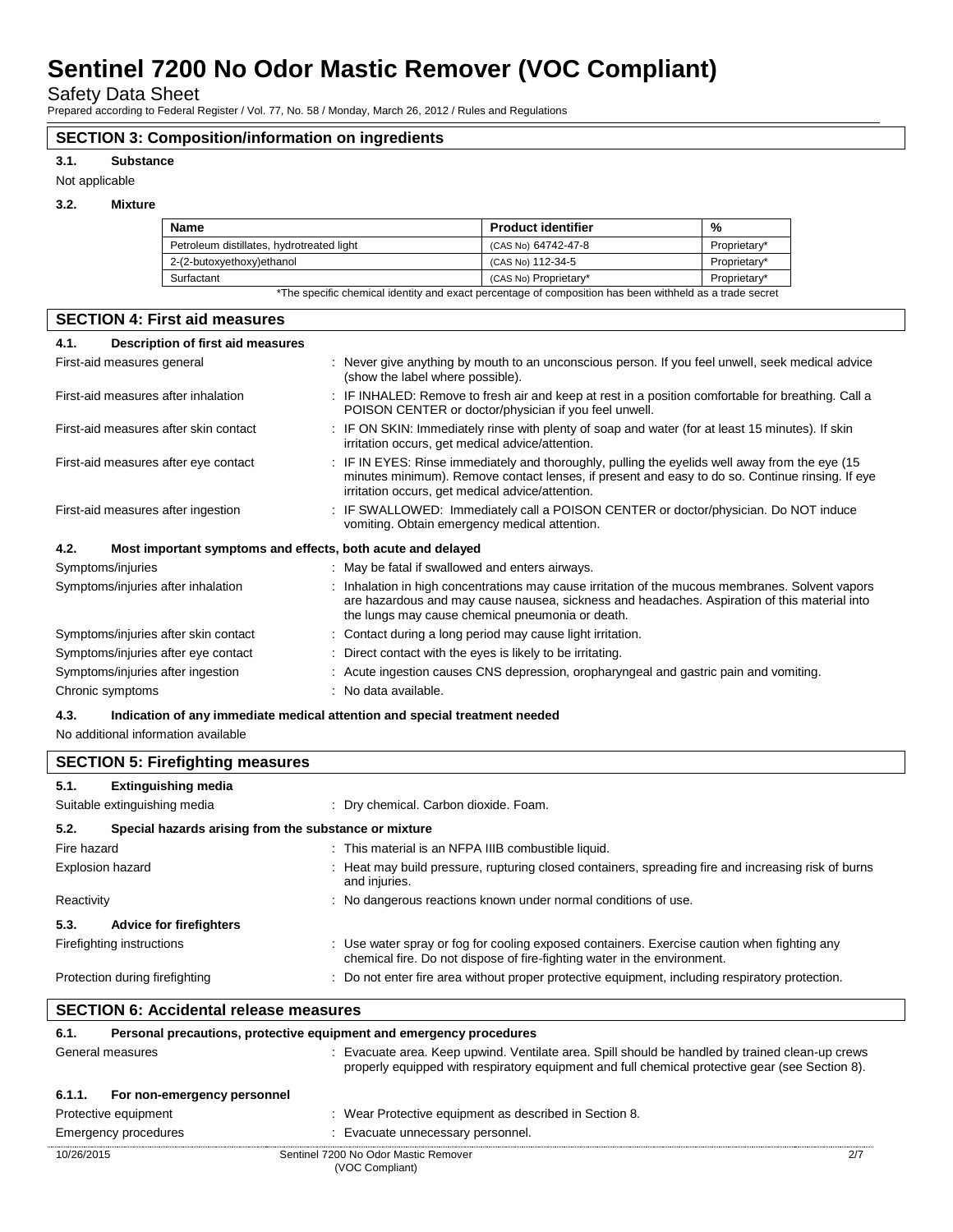Safety Data Sheet

Prepared according to Federal Register / Vol. 77, No. 58 / Monday, March 26, 2012 / Rules and Regulations

## **6.1.2. For emergency responders** Protective equipment **interval of the suitable protective clothing**, gloves and eye or face protection. Approved supplied-air respirator, in case of emergency. **6.2. Environmental precautions** Prevent entry to sewers and public waters. Notify authorities if liquid enters sewers or public waters. Avoid release to the environment. **6.3. Methods and material for containment and cleaning up** For containment **into a series in the Contain any spills with dikes or absorbents to prevent migration and entry into sewers or** containent of the semes or absorbent of prevent migration and entry into sewers or streams. Foam may be used to suppress vapors.

#### Methods for cleaning up example of the Soak up spills with inert solids, such as clay or diatomaceous earth as soon as possible. Place in

**6.4. Reference to other sections**

No additional information available

| <b>SECTION 7: Handling and storage</b> |                                                              |                                                                                                                                                                                                                                                                                                                                                           |
|----------------------------------------|--------------------------------------------------------------|-----------------------------------------------------------------------------------------------------------------------------------------------------------------------------------------------------------------------------------------------------------------------------------------------------------------------------------------------------------|
| 7.1.                                   | Precautions for safe handling                                |                                                                                                                                                                                                                                                                                                                                                           |
|                                        | Precautions for safe handling                                | : Do not handle until all safety precautions have been read and understood. Wash hands and<br>other exposed areas with mild soap and water before eating, drinking or smoking and when<br>leaving work. Provide good ventilation in process area to prevent formation of vapor. Do not<br>breathe mists. Keep away from sources of ignition - No smoking. |
| 7.2.                                   | Conditions for safe storage, including any incompatibilities |                                                                                                                                                                                                                                                                                                                                                           |
|                                        | Storage conditions                                           | : Keep only in the original container in a cool, well ventilated place away from : Heat sources.<br>Keep container closed when not in use.                                                                                                                                                                                                                |
| 7.3.                                   | Specific end use(s)                                          |                                                                                                                                                                                                                                                                                                                                                           |

# No additional information available

#### **SECTION 8: Exposure controls/personal protection**

#### **8.1. Control parameters**

| Petroleum distillates, hydrotreated light (64742-47-8) |                      |  |
|--------------------------------------------------------|----------------------|--|
| Remark (ACGIH)                                         | OELs not established |  |
| Remark (US OSHA)                                       | OELs not established |  |

| 2-(2-butoxyethoxy)ethanol (112-34-5) |                      |  |
|--------------------------------------|----------------------|--|
| Remark (ACGIH)                       | TWA - 10 ppm         |  |
| Remark (US OSHA)                     | OELs not established |  |

| Surfactant (Proprietary*) |                      |
|---------------------------|----------------------|
| Remark (ACGIH)            | OELs not established |
| Remark (US OSHA)          | OELs not established |

#### **8.2. Exposure controls**

- Appropriate engineering controls : Ensure adequate ventilation, especially in confined areas.
- Personal protective equipment : Gloves. Protective clothing. Protective goggles. Respiratory protection of the dependent type.

a suitable container for disposal in accordance with the waste regulations (see Section 13).



- Hand protection **interprotatally resistant to this material when prolonged or repeated contact could occur.** Gloves should be classified under Standard EN 374 or ASTM F1296. Suggested glove materials are: Natural rubber ("latex"), Neoprene, Nitrile/butadiene rubber, Polyethylene, Ethyl vinyl alcohol laminate, PVC or vinyl.
- Eye protection : Eye protection, including both chemical splash goggles and face shield, must be worn when possibility exists for eye contact due to spraying liquid or airborne particles.
- Skin and body protection : Wear suitable protective clothing.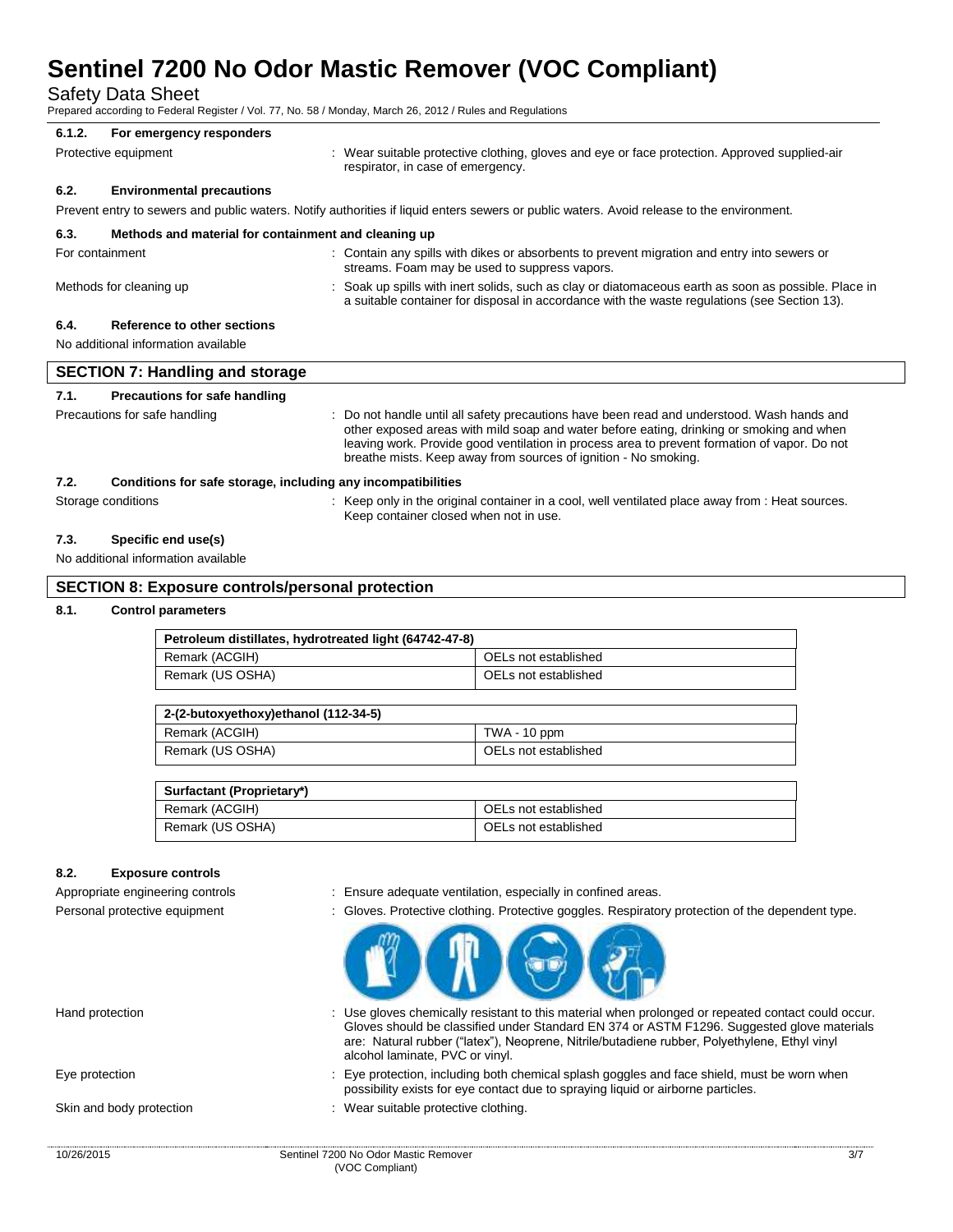Safety Data Sheet

Prepared according to Federal Register / Vol. 77, No. 58 / Monday, March 26, 2012 / Rules and Regulations

Respiratory protection : An approved organic vapor respirator/supplied air or self-contained breathing apparatus must be used when vapor concentration exceeds applicable exposure limits.

## **SECTION 9: Physical and chemical properties**

| 9.1.<br>Information on basic physical and chemical properties |                                                                                                                                              |
|---------------------------------------------------------------|----------------------------------------------------------------------------------------------------------------------------------------------|
| Physical state                                                | : Liquid                                                                                                                                     |
| Appearance                                                    | : Clear                                                                                                                                      |
| Color                                                         | None to amber                                                                                                                                |
| Odor                                                          | Mild solvent odor                                                                                                                            |
| <b>Odor Threshold</b>                                         | No data available                                                                                                                            |
| pH                                                            | Not applicable                                                                                                                               |
| Relative evaporation rate (butyl acetate=1)                   | : No data available                                                                                                                          |
| Melting point                                                 | : No data available                                                                                                                          |
| Freezing point                                                | : No data available                                                                                                                          |
| Boiling point                                                 | : $184 - 194$ °C (363-381 °F)                                                                                                                |
| Flash point                                                   | 200 °F Note: Minimum. Method: PMCC                                                                                                           |
| Self ignition temperature                                     | : 215 °C (419 °F)                                                                                                                            |
| Decomposition temperature                                     | : No data available                                                                                                                          |
| Flammability (solid, gas)                                     | : No data available                                                                                                                          |
| Vapor pressure                                                | : < $0.5$ mm Hg @ 68 °F                                                                                                                      |
| Relative vapor density at 20 °C                               | : Heavier than air.                                                                                                                          |
| Relative density                                              | : No data available                                                                                                                          |
| Solubility                                                    | : No data available                                                                                                                          |
| Log Pow                                                       | : No data available                                                                                                                          |
| Log Kow                                                       | : No data available                                                                                                                          |
| Viscosity, kinematic                                          | No data available                                                                                                                            |
| Viscosity, dynamic                                            | No data available                                                                                                                            |
| <b>Explosive properties</b>                                   | No data available                                                                                                                            |
| Oxidizing properties                                          | : No data available                                                                                                                          |
| <b>Explosive limits</b>                                       | : No data available                                                                                                                          |
| 9.2.<br><b>Other information</b>                              |                                                                                                                                              |
| VOC content                                                   | $: < 15$ g/l                                                                                                                                 |
|                                                               | *When determining VOC content in accordance with the requirements set forth by the Ozone<br>Transport Commission (OTC), effective 01-01-2009 |

### **SECTION 10: Stability and reactivity**

#### **10.1. Reactivity**

No dangerous reactions known under normal conditions of use.

#### **10.2. Chemical stability**

Stable under recommended handling and storage conditions (see section 7).

#### **10.3. Possibility of hazardous reactions**

None known.

#### **10.4. Conditions to avoid**

Sparks. Heat. Open flame.

#### **10.5. Incompatible materials**

Avoid contact with : Oxidizing agent.

#### **10.6. Hazardous decomposition products**

Thermal decomposition generates : Carbon oxides (CO, CO2).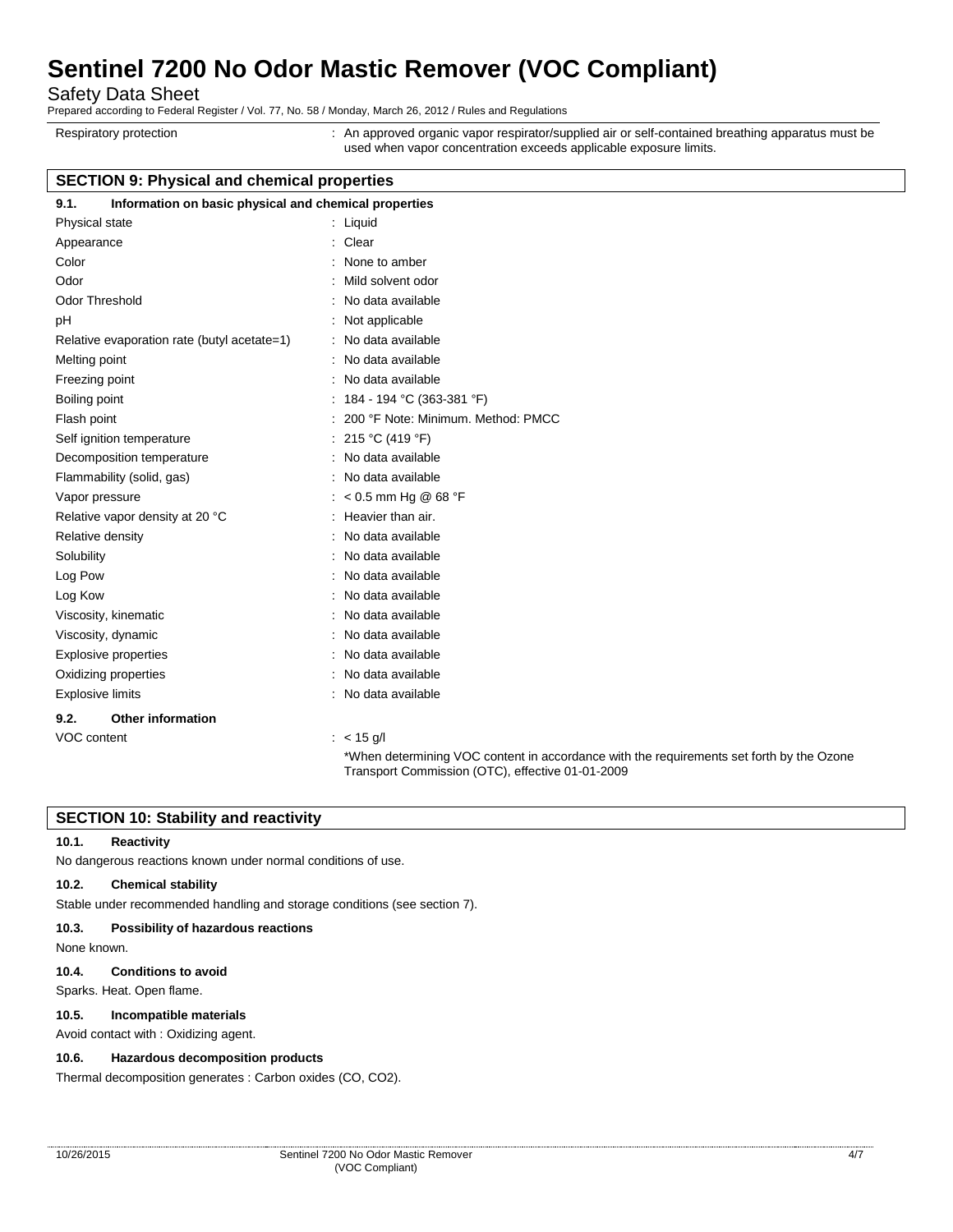Safety Data Sheet

Prepared according to Federal Register / Vol. 77, No. 58 / Monday, March 26, 2012 / Rules and Regulations

| <b>SECTION 11: Toxicological information</b>           |                                                                                                                                                                                                                                                    |  |
|--------------------------------------------------------|----------------------------------------------------------------------------------------------------------------------------------------------------------------------------------------------------------------------------------------------------|--|
| 11.1.<br>Information on toxicological effects          |                                                                                                                                                                                                                                                    |  |
|                                                        |                                                                                                                                                                                                                                                    |  |
| Acute toxicity                                         | : Not classified                                                                                                                                                                                                                                   |  |
| Petroleum distillates, hydrotreated light (64742-47-8) |                                                                                                                                                                                                                                                    |  |
| LD50 oral rat                                          | > 5000 mg/kg                                                                                                                                                                                                                                       |  |
| LD50 dermal rabbit                                     | > 5000 mg/kg                                                                                                                                                                                                                                       |  |
| LC50 inhalation rat                                    | > 5000 mg/m3 (vapor) (8 hours)                                                                                                                                                                                                                     |  |
|                                                        |                                                                                                                                                                                                                                                    |  |
| 2-(2-butoxyethoxy)ethanol (112-34-5)                   |                                                                                                                                                                                                                                                    |  |
| LD50 oral rat                                          | > 4500 mg/kg                                                                                                                                                                                                                                       |  |
| LD50 dermal rabbit                                     | > 2500 mg/kg                                                                                                                                                                                                                                       |  |
| Surfactant (Proprietary*)                              |                                                                                                                                                                                                                                                    |  |
| LD50 oral rat                                          | > 1300 mg/kg                                                                                                                                                                                                                                       |  |
| LD50 dermal rabbit                                     | $> 2$ g/kg                                                                                                                                                                                                                                         |  |
|                                                        |                                                                                                                                                                                                                                                    |  |
| Skin corrosion/irritation                              | : Skin Irritant Category 2                                                                                                                                                                                                                         |  |
| Serious eye damage/irritation                          | Eye Irritant Category 2                                                                                                                                                                                                                            |  |
| Respiratory or skin sensitization                      | : Not classified                                                                                                                                                                                                                                   |  |
| Germ cell mutagenicity                                 | Not classified                                                                                                                                                                                                                                     |  |
| Carcinogenicity                                        | : Not classified                                                                                                                                                                                                                                   |  |
| Reproductive toxicity                                  | : Not classified                                                                                                                                                                                                                                   |  |
| Specific target organ toxicity (single exposure)       | Not classified                                                                                                                                                                                                                                     |  |
|                                                        |                                                                                                                                                                                                                                                    |  |
| Specific target organ toxicity (repeated<br>exposure)  | : Not classified                                                                                                                                                                                                                                   |  |
| Aspiration hazard                                      | May be fatal if swallowed and enters airways.                                                                                                                                                                                                      |  |
| Symptoms/injuries after inhalation                     | Inhalation in high concentrations may cause irritation of the mucous membranes. Solvent vapors<br>are hazardous and may cause nausea, sickness and headaches. Aspiration of this material into<br>the lungs may cause chemical pneumonia or death. |  |
| Symptoms/injuries after skin contact                   | Contact may cause irritation. May dry the skin leading to irritation and dermatitis.                                                                                                                                                               |  |
| Symptoms/injuries after eye contact                    | Direct contact with the eyes is likely to be irritating.                                                                                                                                                                                           |  |
| Symptoms/injuries after ingestion                      | Acute ingestion causes CNS depression, oropharyngeal and gastric pain and vomiting.                                                                                                                                                                |  |
| Chronic symptoms                                       | : No data available.                                                                                                                                                                                                                               |  |

### **SECTION 12: Ecological information**

#### **12.1. Toxicity**

No additional information available

#### **12.2. Persistence and degradability**

No additional information available

#### **12.3. Bioaccumulative potential**

No additional information available

#### **12.4. Mobility in soil**

No additional information available

#### **12.5. Other adverse effects**

No additional information available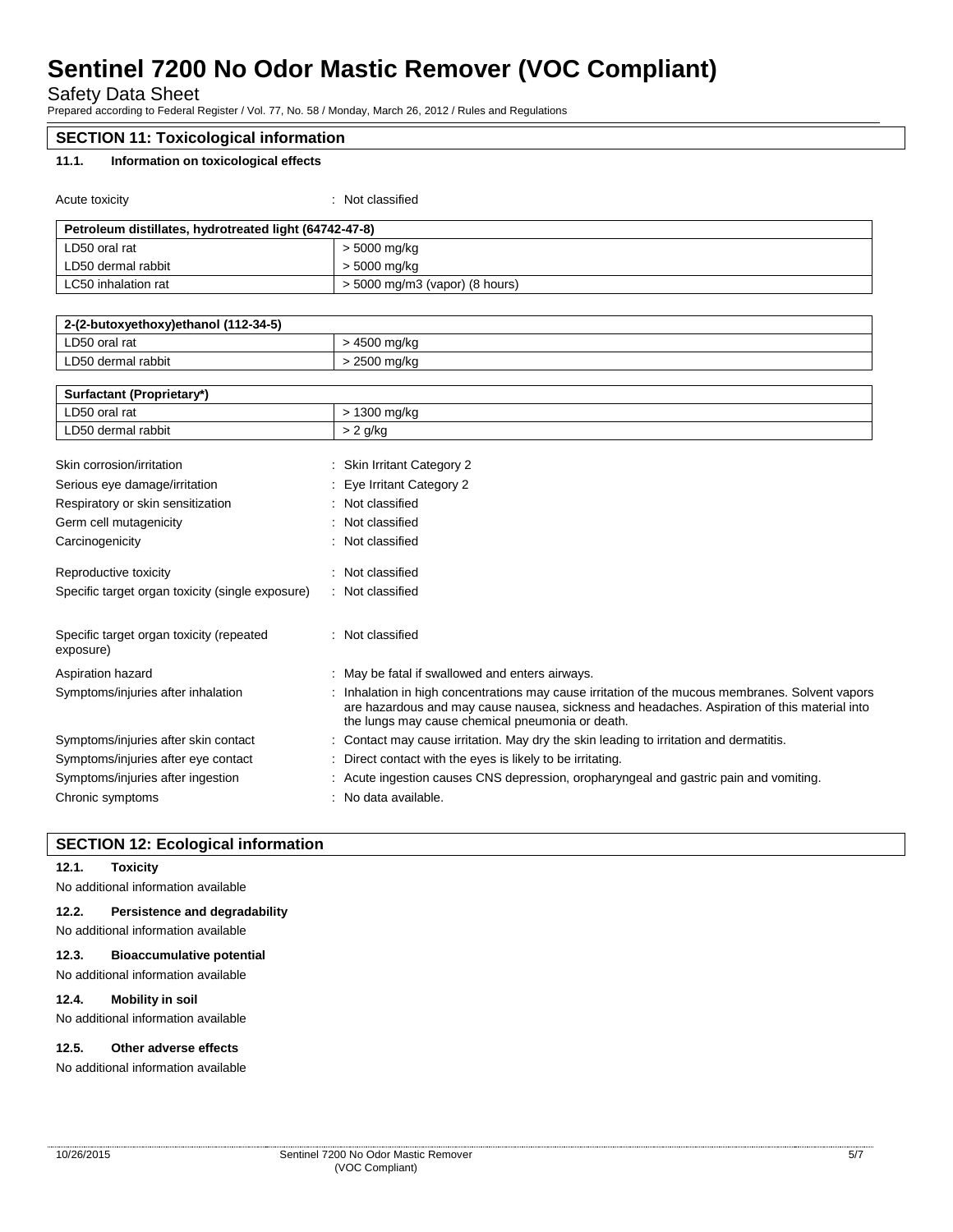Safety Data Sheet

Prepared according to Federal Register / Vol. 77, No. 58 / Monday, March 26, 2012 / Rules and Regulations

| <b>SECTION 13: Disposal considerations</b>                     |                                                                                                                                                                        |  |
|----------------------------------------------------------------|------------------------------------------------------------------------------------------------------------------------------------------------------------------------|--|
| 13.1.<br>Waste treatment methods                               |                                                                                                                                                                        |  |
| Waste treatment methods                                        | : Do not discharge to public wastewater systems without permit of pollution control authorities. No<br>discharge to surface waters is allowed without an NPDES permit. |  |
| Waste disposal recommendations                                 | : Dispose in a safe manner in accordance with local/national regulations. Do not allow the product<br>to be released into the environment.                             |  |
| <b>SECTION 14: Transport information</b>                       |                                                                                                                                                                        |  |
| In accordance with DOT                                         |                                                                                                                                                                        |  |
| Transport document description                                 | : Cleaning Compound                                                                                                                                                    |  |
| Department of Transportation (DOT) Hazard<br>Classes           | : Not Regulated – Product does not sustain combustion                                                                                                                  |  |
| Other information                                              | : Not regulated in pkg. of less than 119 gal.                                                                                                                          |  |
| <b>Transport by sea</b><br>No additional information available |                                                                                                                                                                        |  |
| Air transport                                                  |                                                                                                                                                                        |  |
| No additional information available                            |                                                                                                                                                                        |  |
| In accordance with ADR / RID / IMDG / IATA / ADN               |                                                                                                                                                                        |  |
| <b>SECTION 15: Regulatory information</b>                      |                                                                                                                                                                        |  |
| 15.1. US Federal regulations                                   |                                                                                                                                                                        |  |
| Sentinel 7200 No Odor Mastic Remover (VOC Compliant)           |                                                                                                                                                                        |  |
|                                                                | All chemical substances in this product are listed in the EPA (Environmental Protection Agency) TSCA (Toxic Substances Control Act) Inventory                          |  |
| SARA Section 311/312 Hazard Classes                            | Immediate (acute) health hazard                                                                                                                                        |  |
|                                                                |                                                                                                                                                                        |  |

### **Petroleum distillates, hydrotreated light (64742-47-8)**

Listed on the United States TSCA (Toxic Substances Control Act) inventory

#### **2-(2-butoxyethoxy)ethanol (112-34-5)**

Listed on the United States TSCA (Toxic Substances Control Act) inventory

#### **Surfactant (Proprietary\*)**

Listed on the United States TSCA (Toxic Substances Control Act) inventory

#### **15.2. International regulations**

#### **CANADA**

#### **Petroleum distillates, hydrotreated light (64742-47-8)**

Listed on the Canadian DSL (Domestic Substances List) inventory.

#### **2-(2-butoxyethoxy)ethanol (112-34-5)**

Listed on the Canadian DSL (Domestic Substances List) inventory.

#### **Surfactant (Proprietary\*)**

Listed on the Canadian DSL (Domestic Substances List) inventory.

#### No additional information available

#### **15.2.2. National regulations**

#### **Petroleum distillates, hydrotreated light (64742-47-8)**

Listed on Inventory of Existing Chemical Substances (IECSC) Listed on the AICS (the Australian Inventory of Chemical Substances) Listed on the Japanese ENCS (Existing & New Chemicals Substances) inventory. Listed on the Korean ECL (Existing Chemical List) inventory.